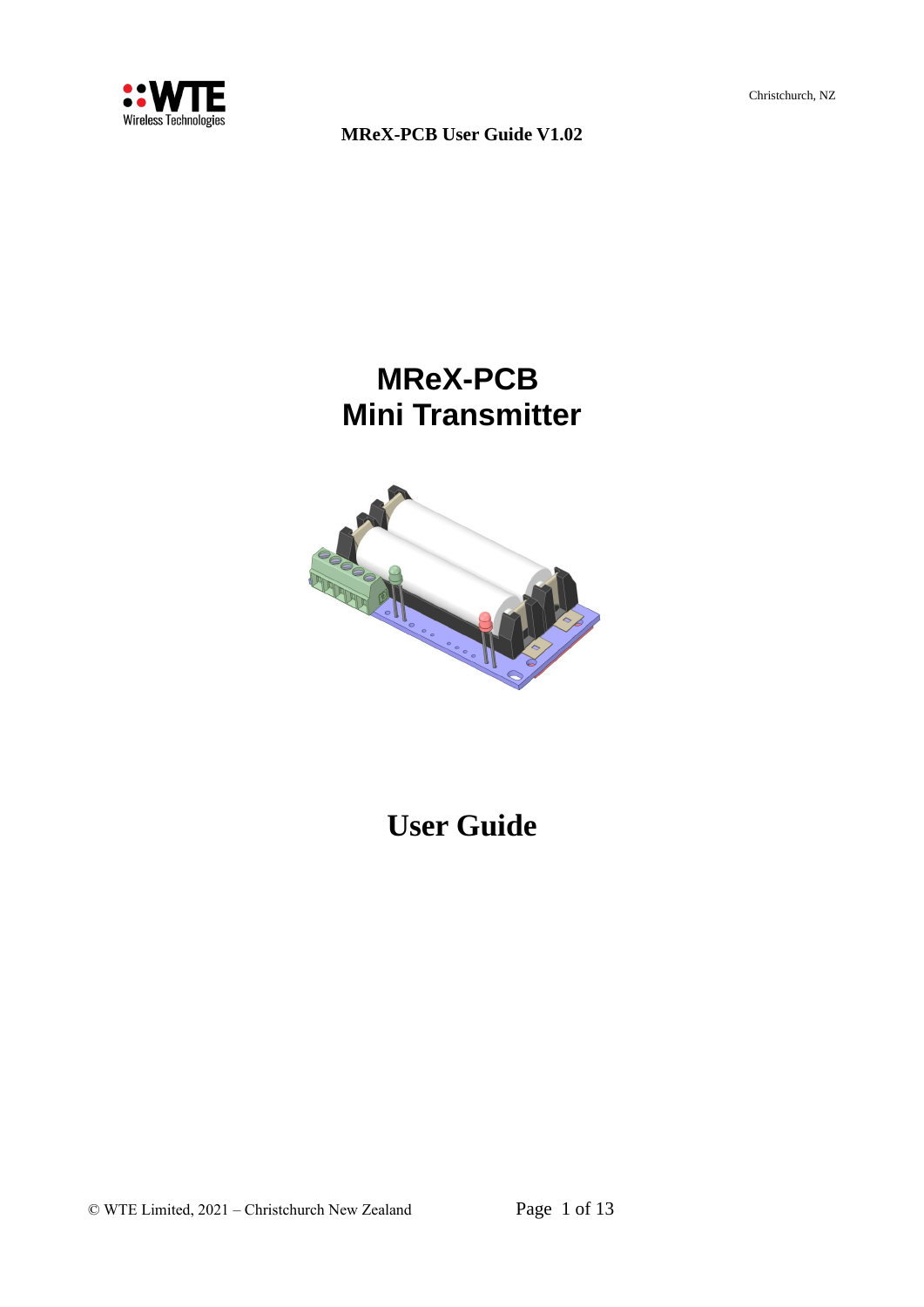

### **Table of Contents**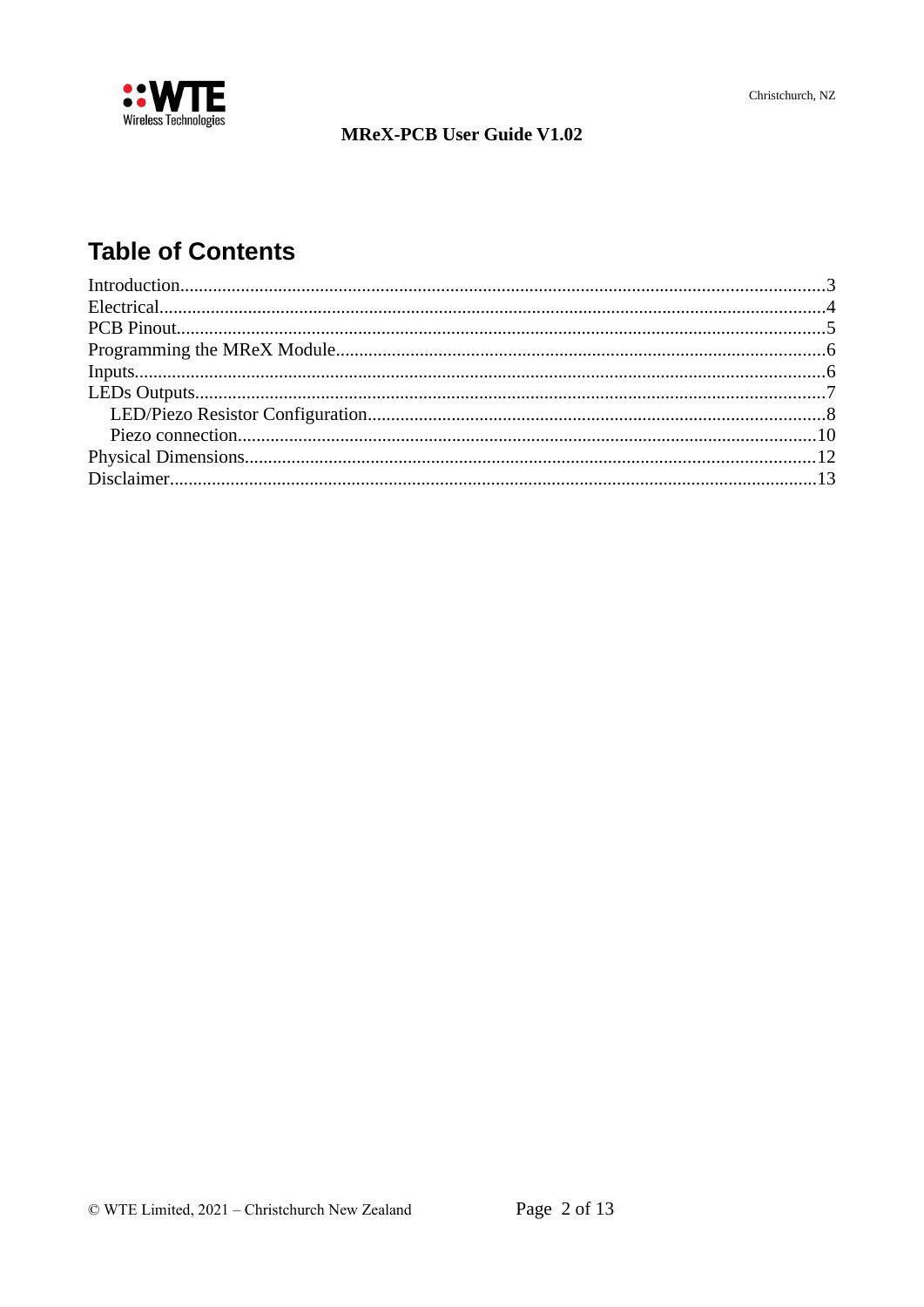

# <span id="page-2-0"></span>**Introduction**

This user guide describes configuration and use of the WTE MReX-PCB. This PCB allows simple integration into a system and incorporates the MReX-460 Module. For command use and detailed operation, consult the MReX-460 User Manual. Not shown is the antenna connection. This may be an SMA connector fitted to the red MReX-460 module (with antenna) or a 16cm wire (one quarter the wavelength of the frequency of operation).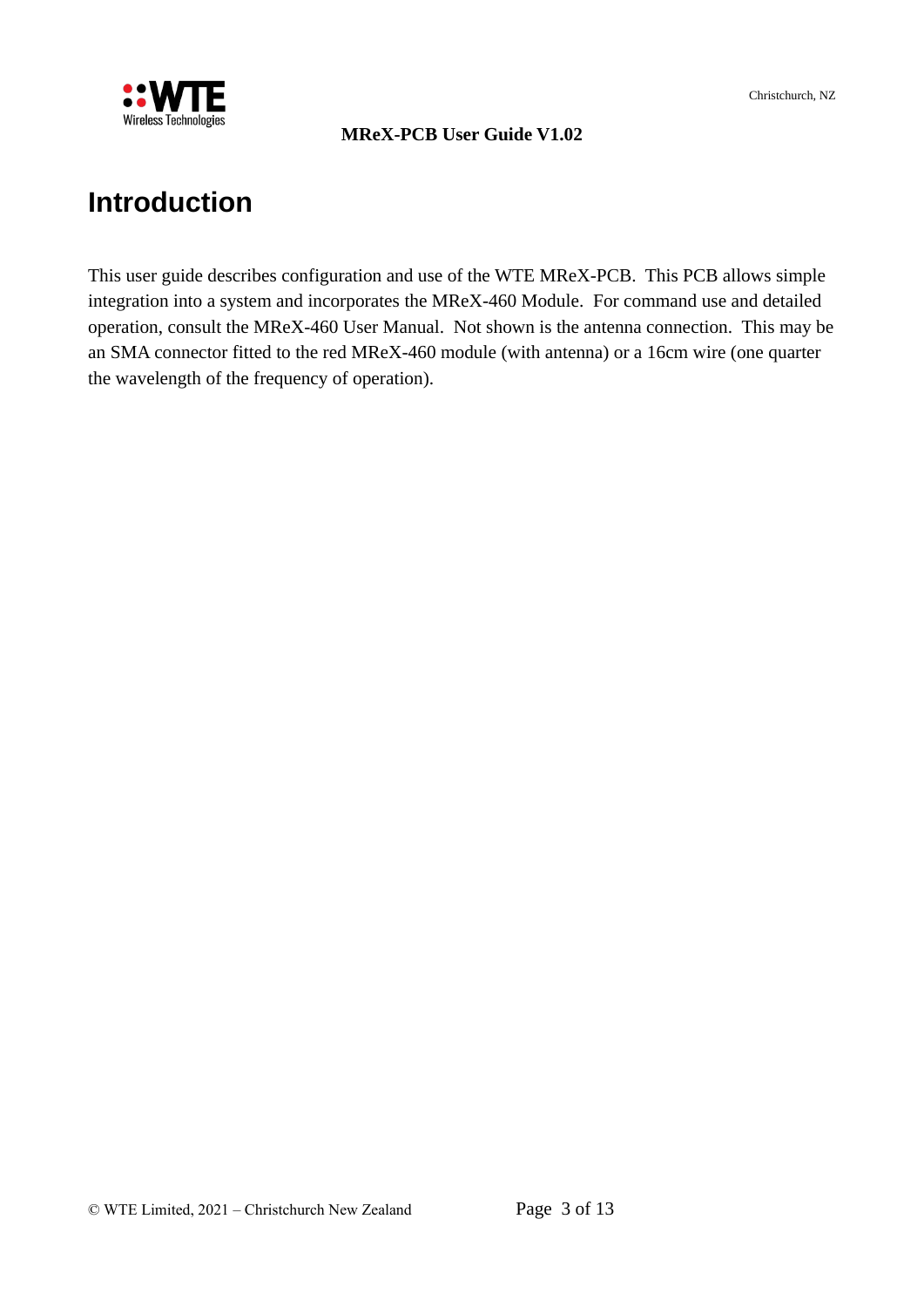

# <span id="page-3-0"></span>**Electrical**

The following schematic shows how the MReX-460 module is routed to connection pads.

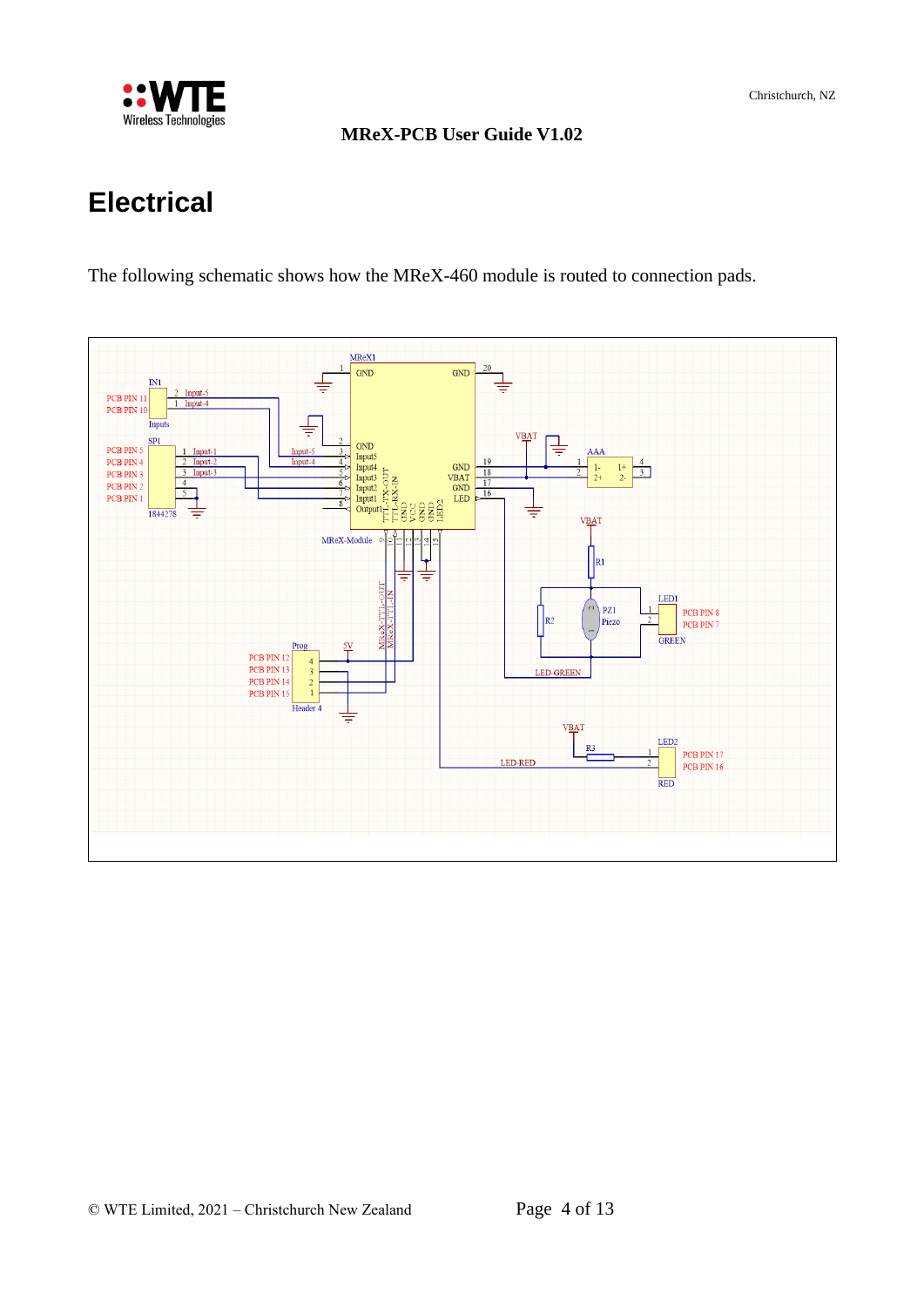

 $\overline{\phantom{a}}$ 

### **MReX-PCB User Guide V1.02**

## <span id="page-4-0"></span>**PCB Pinout**



| Pin#           | Description                                                                         |
|----------------|-------------------------------------------------------------------------------------|
| $\mathbf{1}$   | <b>GND</b>                                                                          |
| $\overline{2}$ | <b>GND</b>                                                                          |
| 3              | Contact Input 3 (Connection to input must<br>be volt free). Pull to GND to operate. |
| 4              | Contact Input 2 (Connection to input must<br>be volt free). Pull to GND to operate. |
| 5              | Contact Input 1 (Connection to input must<br>be volt free). Pull to GND to operate. |
| 6              | Piezo. This pin is electrically tied to pin 7                                       |
| 7              | Green LED - Cathode (open drain output)                                             |
| 8              | Green LED + Anode (not connected if LED<br>is powered externally)                   |
| 9              | Piezo. This pin is electrically tied to pin 8                                       |
| 10             | Contact Input 4 (Connection to input must<br>be volt free). Pull to GND to operate. |
| 11             | Contact Input 5 (Connection to input must<br>be volt free). Pull to GND to operate. |
| 12             | <b>Programming VCC</b>                                                              |
| 13             | <b>GND</b>                                                                          |
| 14             | Serial TTL IN                                                                       |
| 15             | Serial TTL OUT                                                                      |
| 16             | Red LED - Cathode (open drain output)                                               |
| 17             | Red LED + Anode (not connected if LED is<br>powered externally)                     |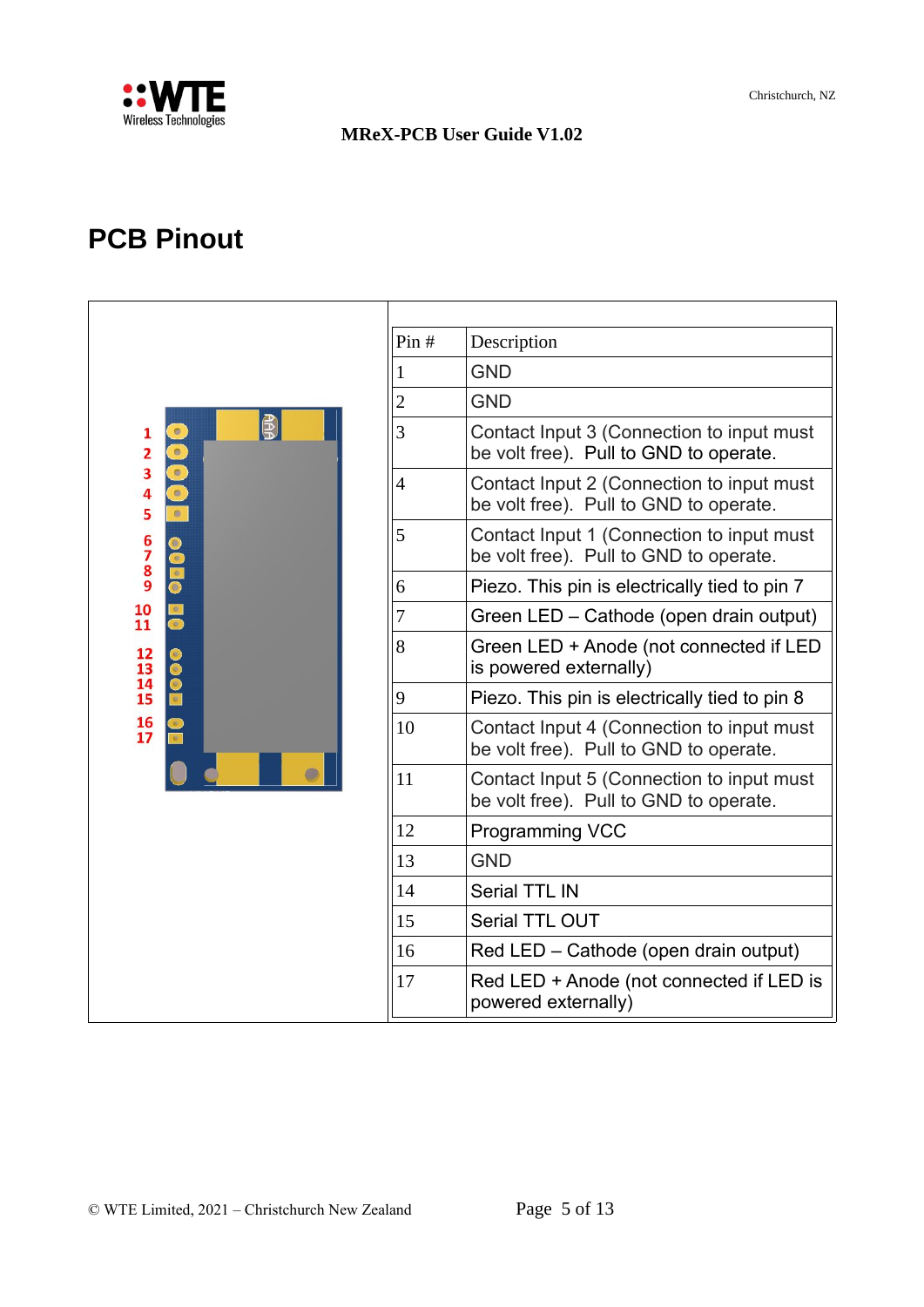

## <span id="page-5-1"></span>**Programming the MReX Module**

The Programming Header contains a 5V (VCC) pin which can be used to power the MReX Module for loading configuration or uploading new firmware.

#### **Do NOT apply voltage to this pin if batteries are fitted.**



## <span id="page-5-0"></span>**Inputs**

Refer to the MReX Module manual (Input Hardware Connection) for example of connections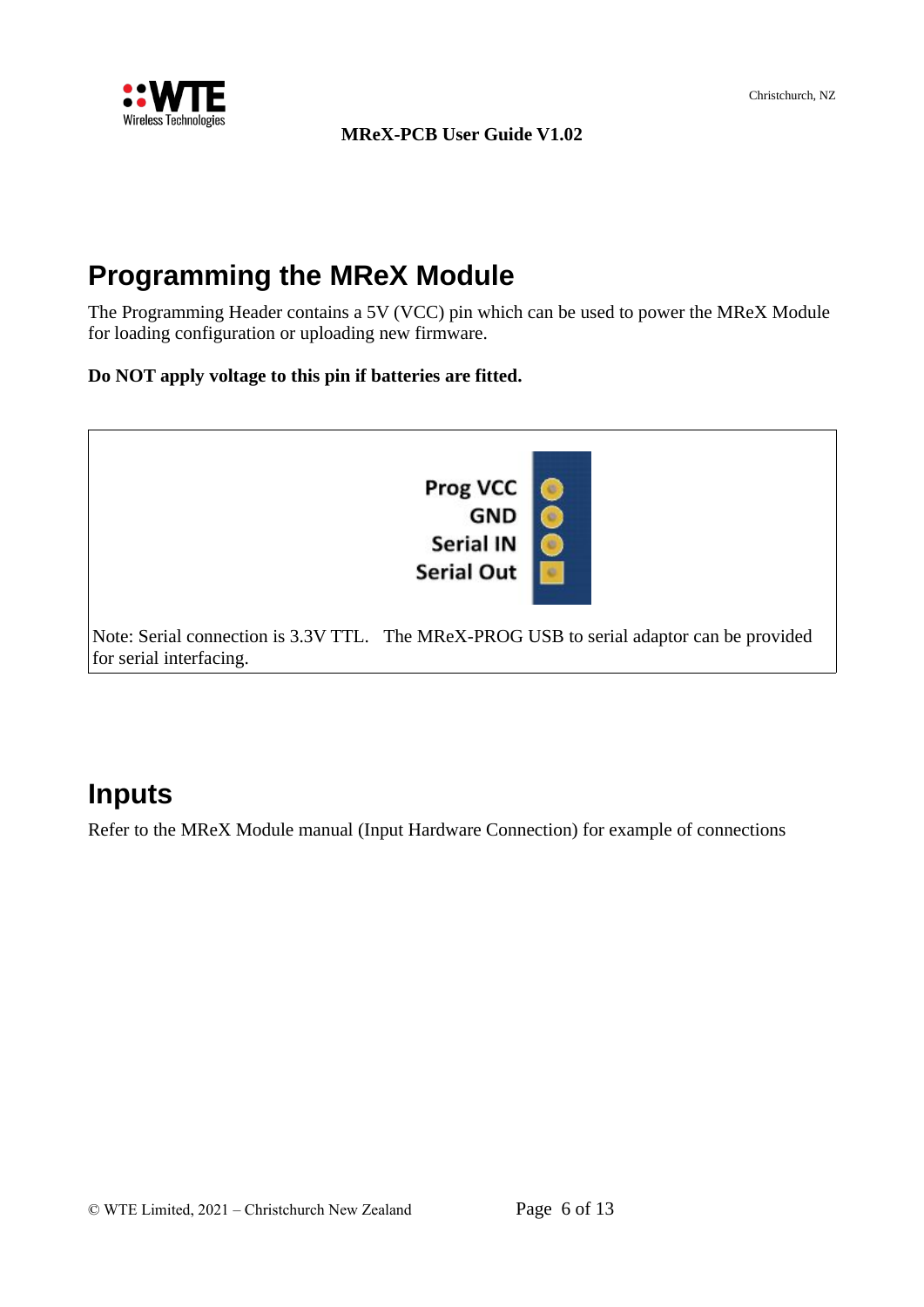

## <span id="page-6-0"></span>**LEDs Outputs**

Connecting the LEDs using Open Drain (bypassing PCB resistors)

 The LED outputs are open drain/collectors suitable for sinking a maximum of 50mA. The example is being used to drive an LED from an external supply. Should the output be presented to potential ESD conditions (such as any terminal screw or external connection), ESD devices should be fitted. If the output is to be used to control a small relay, it is essential that a flyback diode is fitted across the coil of the relay.



Only the Cathode connections of the LEDS are shown here. They are connected to an open drain output. As shown in the simplified schematic above, it is the users responsibility to select a resistor that suits the application, and then connect to a suitable power source that has a common GND.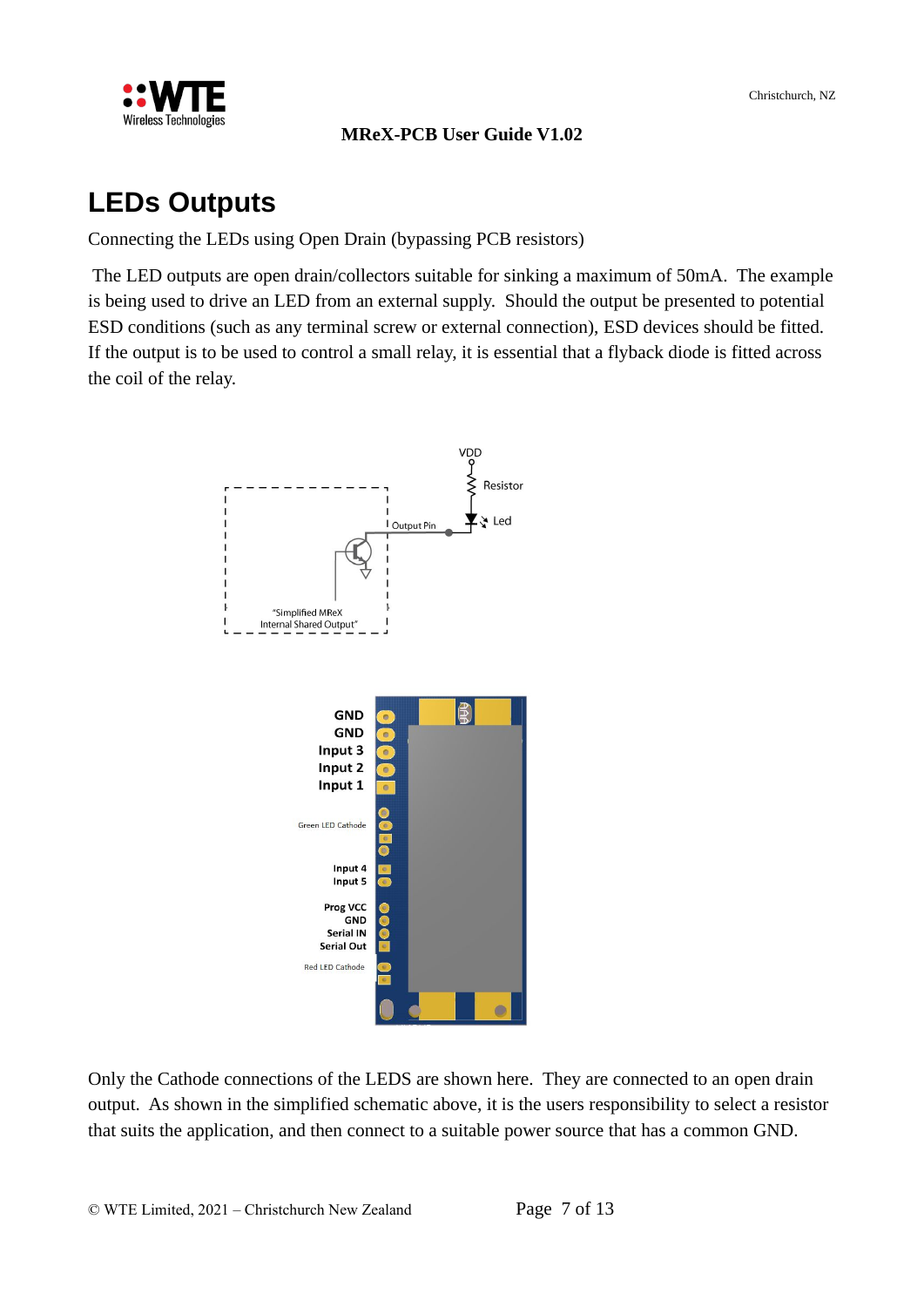

### <span id="page-7-0"></span>**LED/Piezo Resistor Configuration**

The following resistor configuration information describes how to modify the MReX-PCB if LEDs are to be used powered directly from the fitted AAA battery pack, or how to fit a piezo sounder (and required components).

R1 is used to limit current through the green LED/Piezo. Typical LED value resistor value from 220R to 470R. When a piezo sounder is fitted  $R1 = 47R$ .

R2 is used by the piezo to improve audio response (1K typically). The resistor fitted should ideally be selected to produced the greatest audio output.

R3 is used to limit current through the Red LED. Typical LED value resistor value from 220R to 470R.



When the command \*RX\_ENABLE=0 is sent to the MReX (disabling the receiver), the green LED operation changes so that instead of flashing once a second, this output is modulated, so that when connected to a piezo sounder, a beep will be heard prior to input activated transmissions.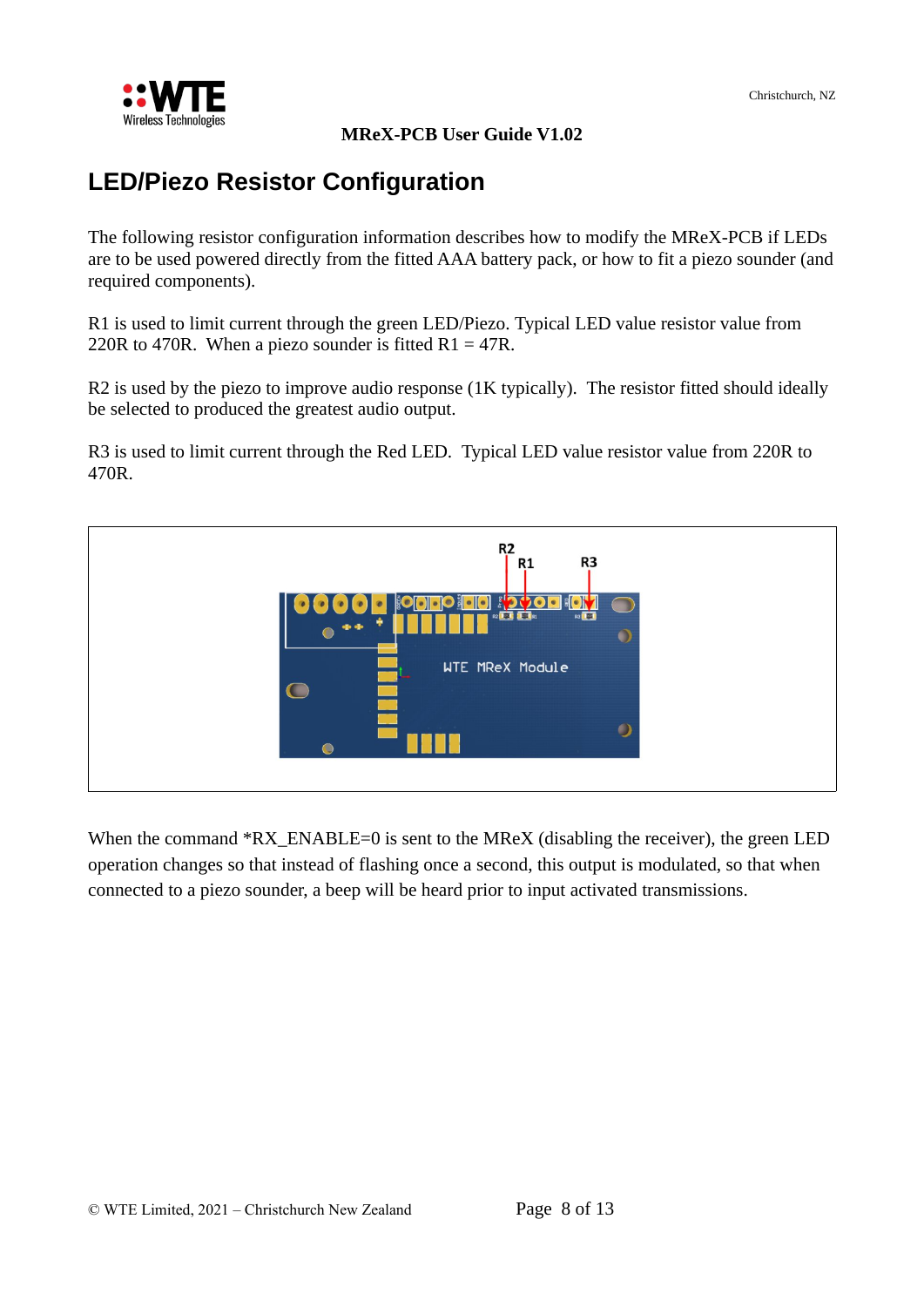

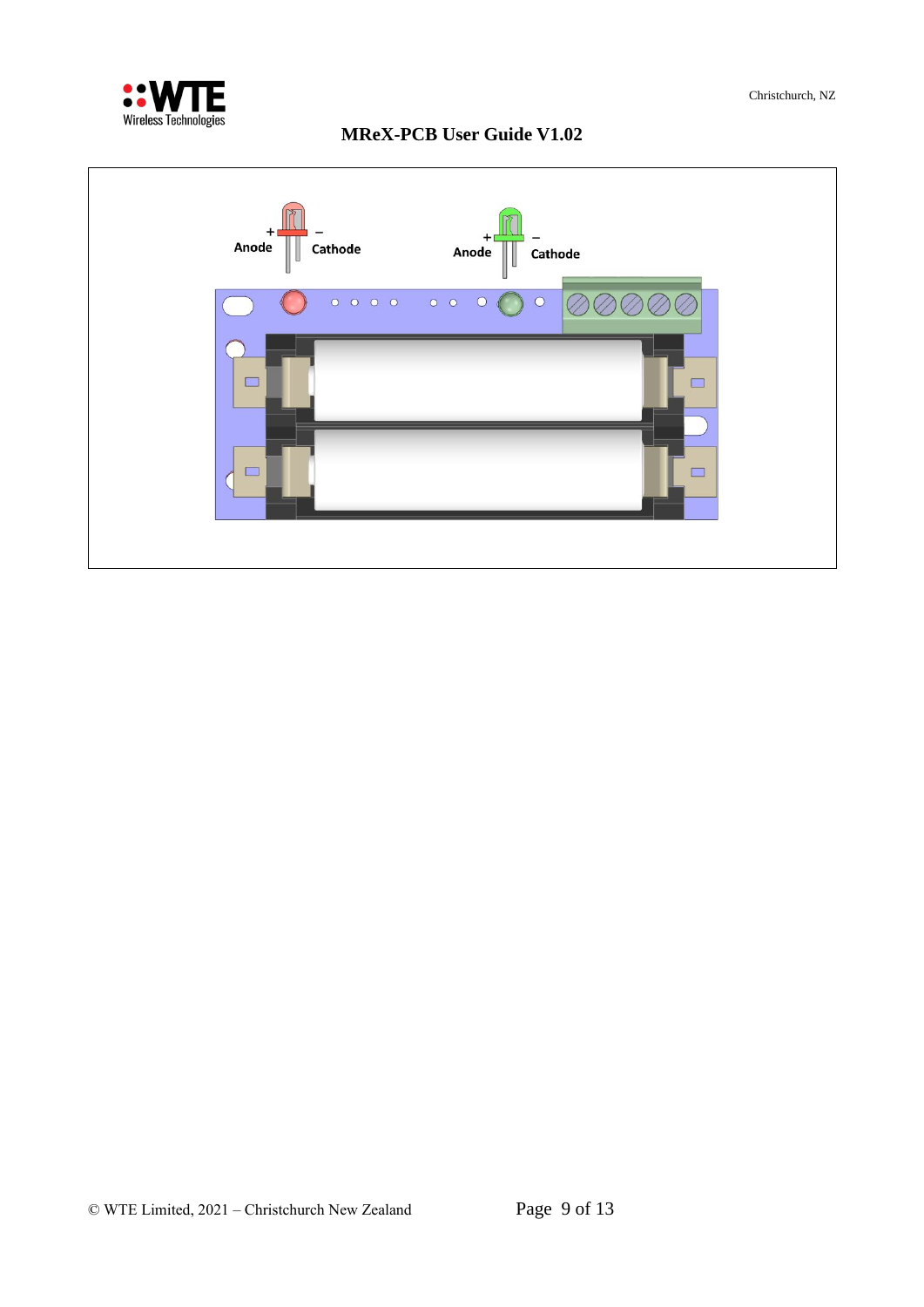

### <span id="page-9-0"></span>**Piezo connection**

The following images guide the connection of the piezo and required resistors.



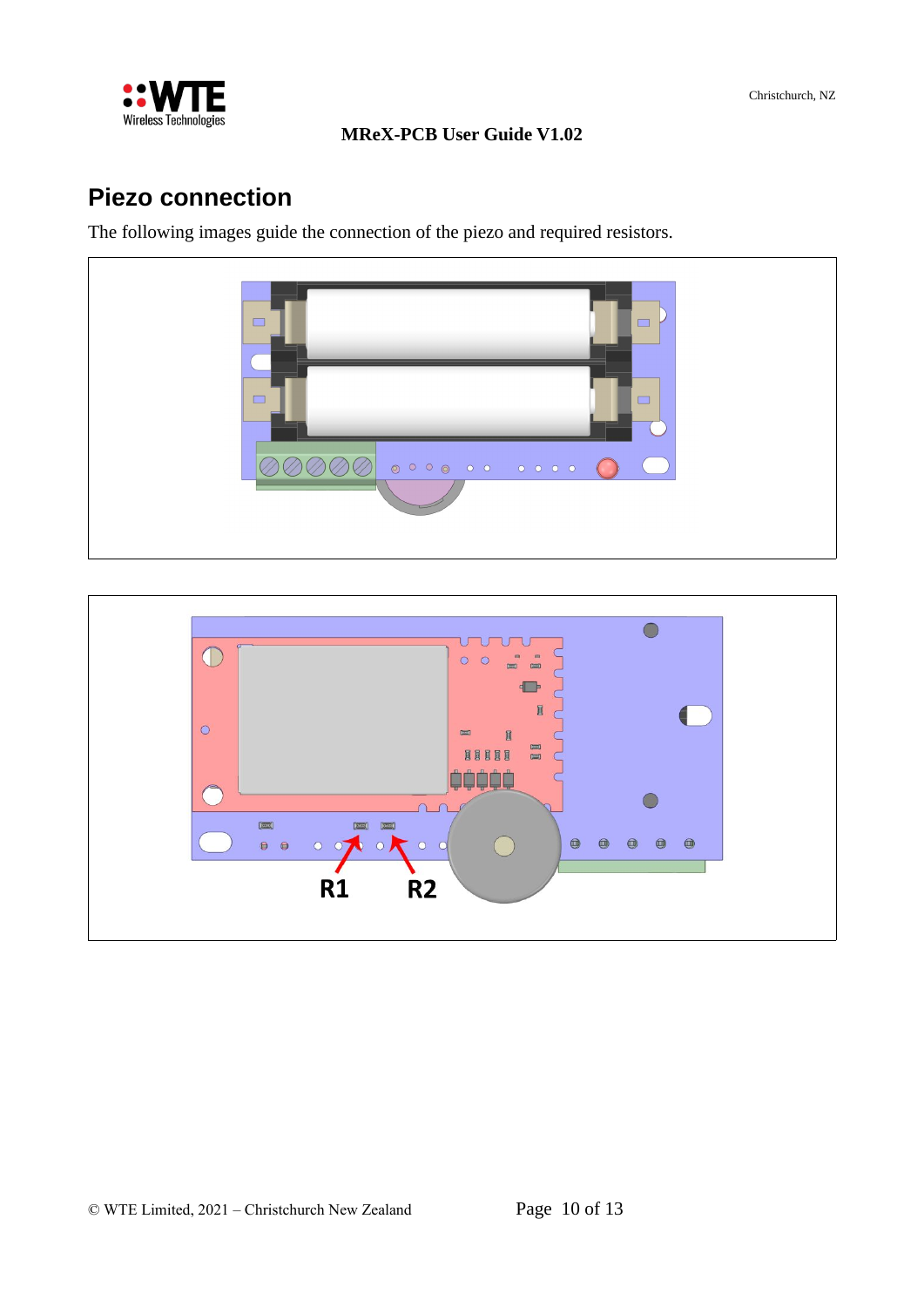



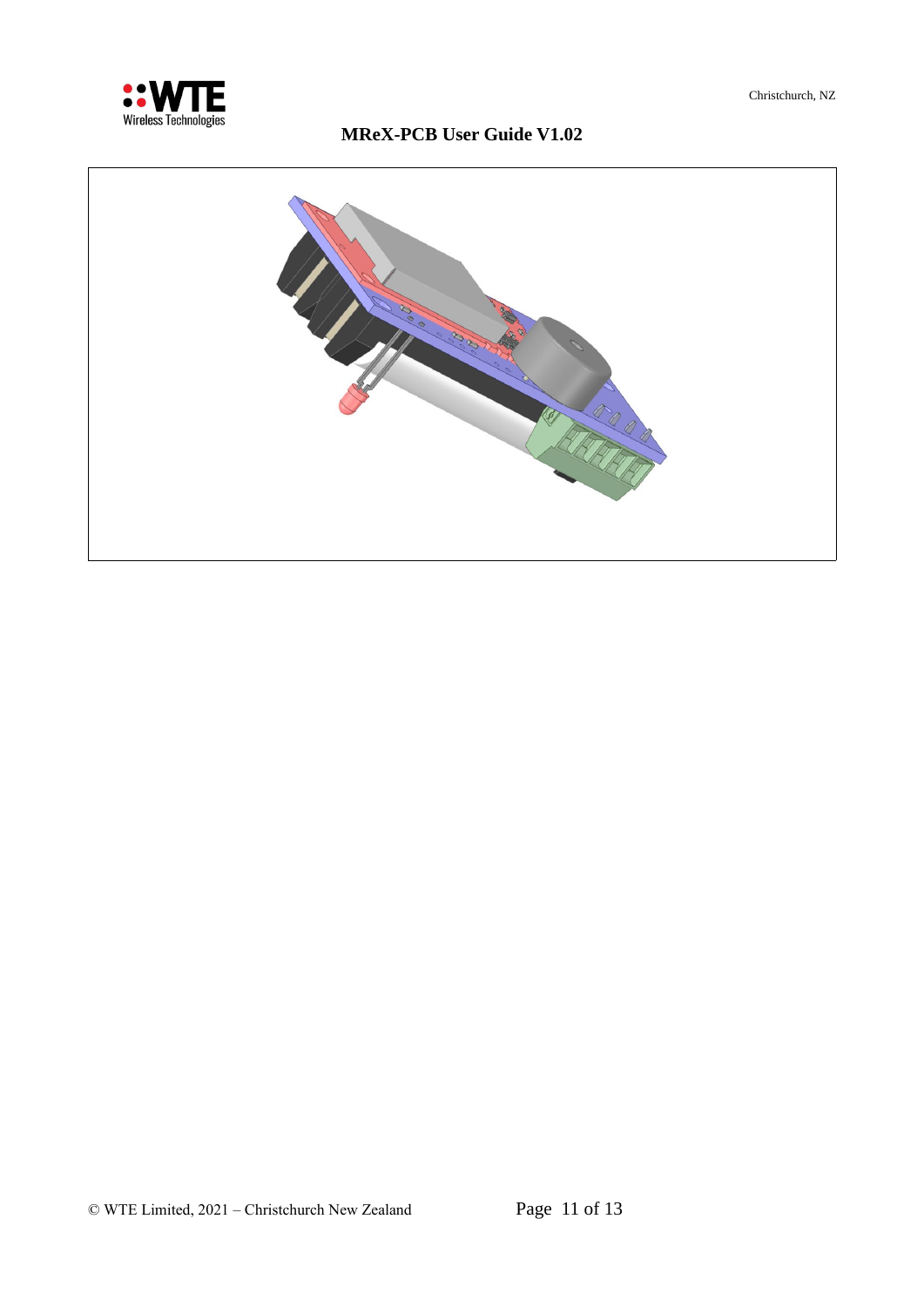

# <span id="page-11-0"></span>**Physical Dimensions**

Overall board dimensions